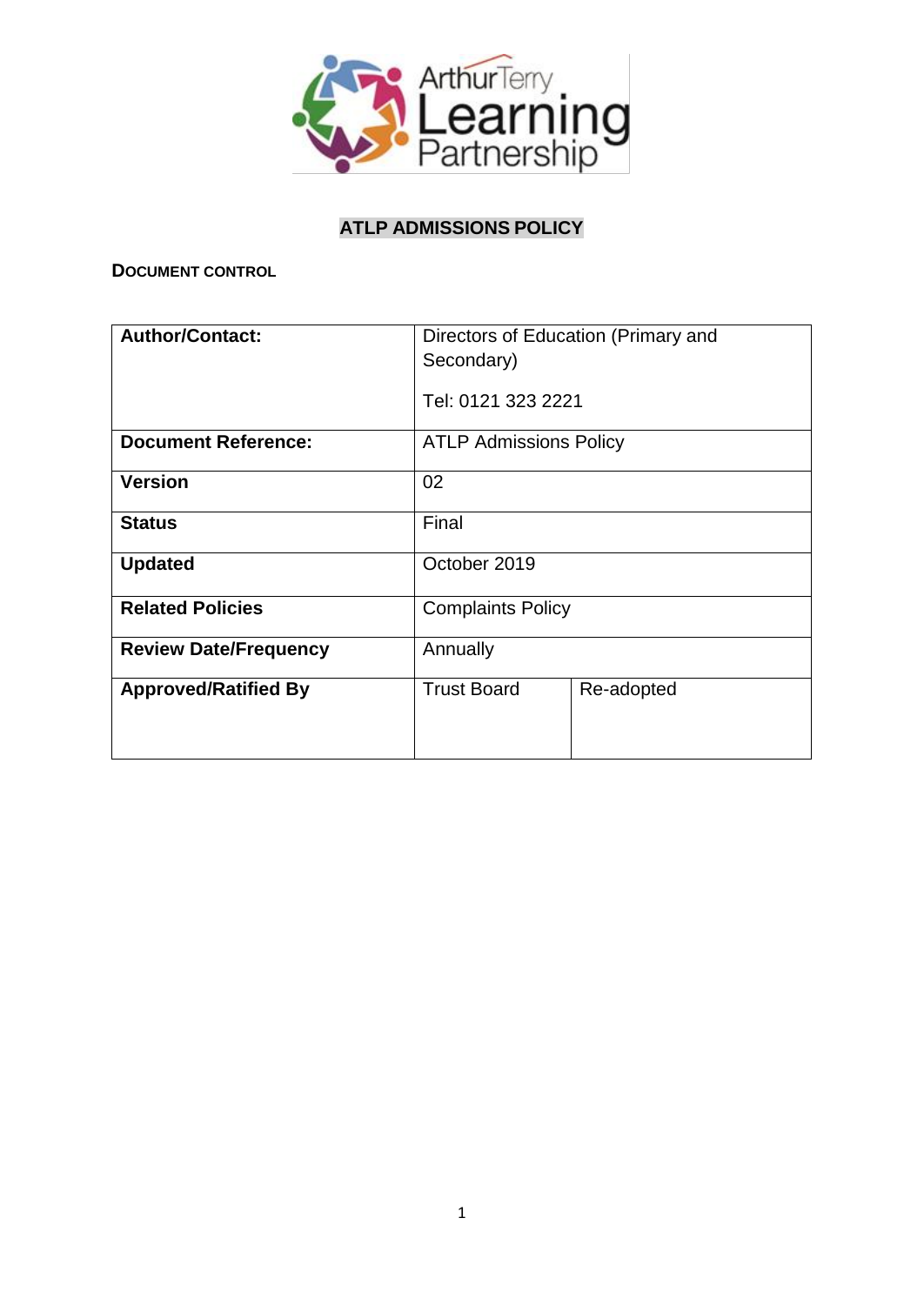

The Local Authority(s) facilitate the process of consultation on admission arrangements for the schools in the Arthur Terry Learning Partnership.

#### **For Schools within the Birmingham Local Authority Area:**

**The Arthur Terry School Stockland Green School John Willmott School Brookvale Primary School Hill West Primary School Mere Green Primary School Slade Primary School**

The School Admissions Service(s) have arranged for all admission arrangements to be posted on their Local Authority website e.g. [www.birmingham.gov.uk](http://www.birmingham.gov.uk/) and, in accordance with statutory requirements, this allows full consultation to take place with parents, other schools, religious authorities and the local community (for more information visit their website).

#### **ADMISSION CRITERIA**

ATLP schools, who receive more applications than there are places available, will apply the oversubscription criteria which will be used to decide who will be offered a place, and the ranking on the waiting list. Places at the school will be offered based on the following order of priority:

- 1. Looked After or previously Looked After Children
- 2. Children with a sibling already at the school they have applied to who will still be in attendance in Year 6 (for primary admissions) inclusive and years 8 -11 inclusive (for secondary admissions)
- 3. Children who live nearest the school of choice.

Within each of these categories' priority is given to those who live nearest the school calculated on the basis of a straight-line measurement between the applicant's home address and the main school gates.

For details of individual schools age range for primary and secondary and the Published Admission Number for each school, please visit the related school website or [www.atlp.org.uk](http://www.atlp.org.uk/)

The ATLP has adopted the Local Authority's definitions for 'Children with a Statement of Special Educational Needs', 'Looked After or Previously Looked After Children', 'Sibling', 'Distance', 'Shared Responsibility' and 'Separating' 'Final Qualifier applications (blocks of flats etc) '.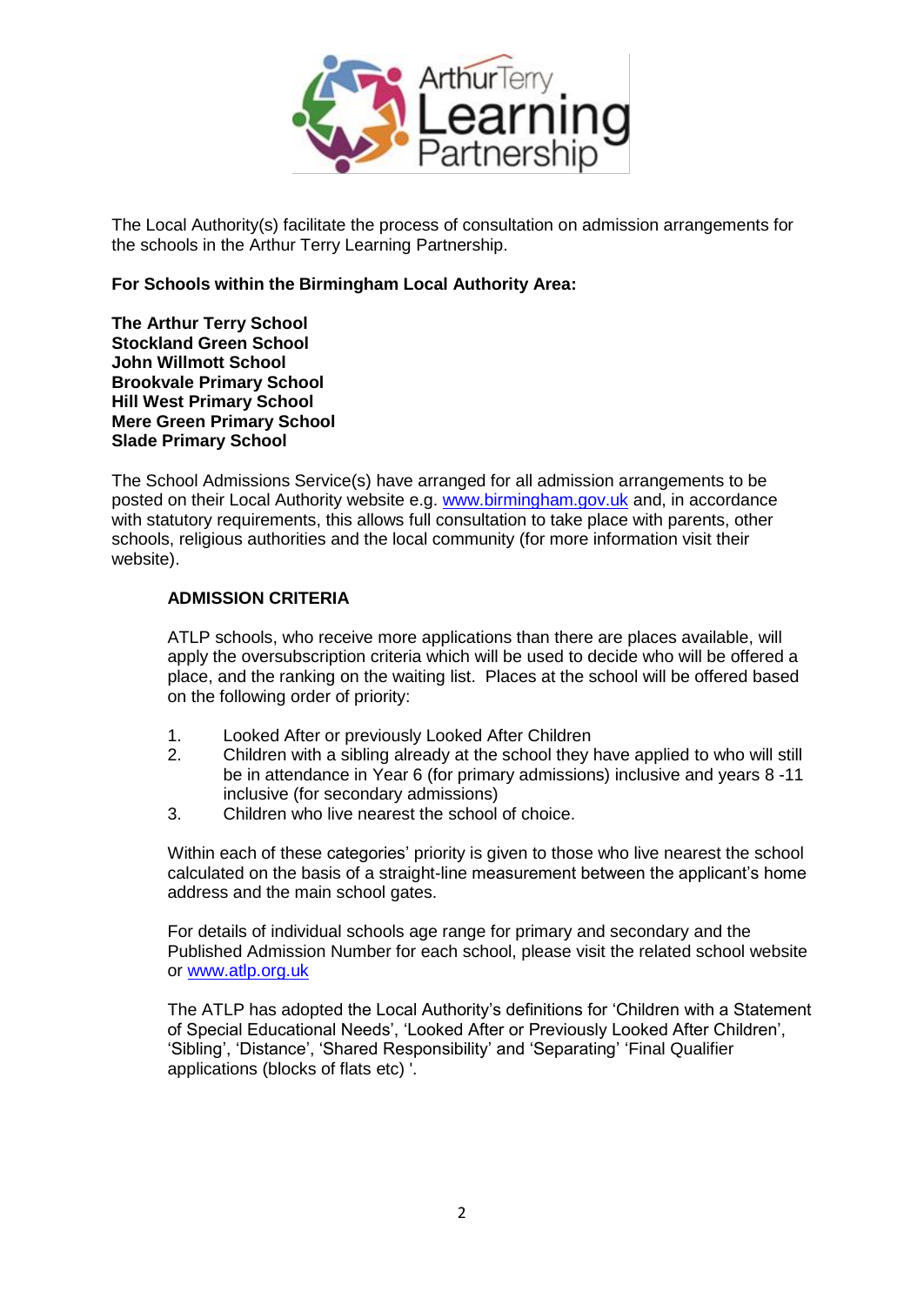

#### **WAITING LISTS**

Waiting lists will not be fixed following the offer of places. They are subject to change. This means that a child's waiting list position during the year could go up or down. Any applicants will be added to the school's list in accordance with the order of priority for offering places.

#### **APPEALS**

Appeals are administered by the Local Authority. Parents who wish to appeal against the decision to refuse their child admission to the school of their choice should contact School Admissions at the relevant Local Authority and request an Appeals Form. Appeals will be heard by an independent panel.

**FOR SIXTH FORM JOINERS – Visit the schools websites for entry criteria.**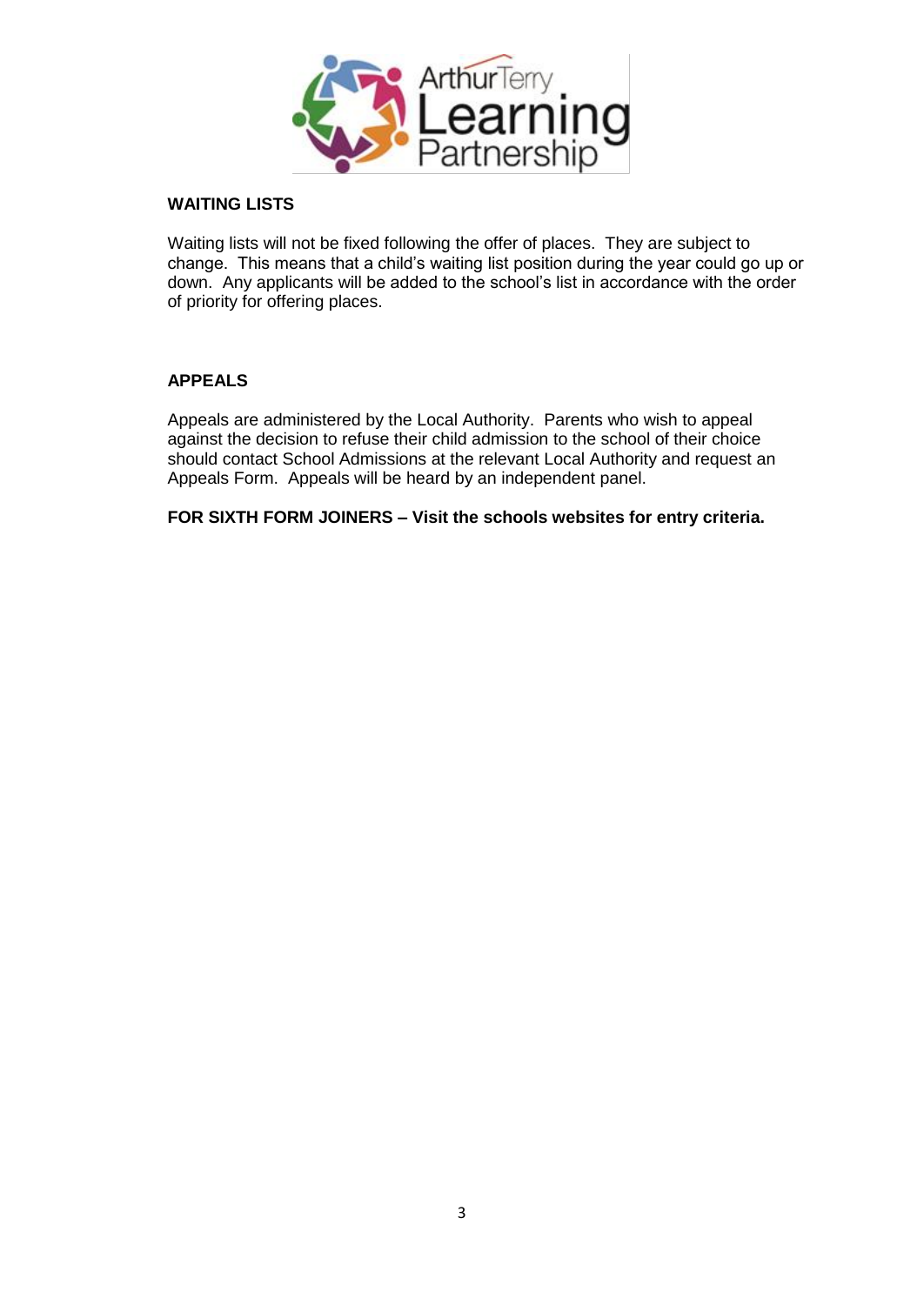

## **For Schools within the North Warwickshire Local Authority:**

### **The Coleshill School Secondary School Curdworth Primary School**

The School Admissions Service have arranged for all admission arrangements to be posted on their Local Authority website e.g. [www.warwickshire.gov.uk](http://www.warwickshire.gov.uk/) and, in accordance with statutory requirements, this allows full consultation to take place with parents, other schools, religious authorities and the local community (for more information visit their website).

## **Admission Criteria for Curdworth Primary:**

The pupil admission number for each year group (the number of pupils which the school officially has room to admit each year) is 17

Curdworth Primary School serves the following priority areas:

•Curdworth Village

- •Wishaw
- •Lea Marston
- •Middleton

The school's admissions policy is as follows:

- 1 Children in the care of, or given accommodation by, a Local Authority (Section 22 of the Children Act 1989).
- 2 Children living in the priority area (given in the area booklet) who have a brother or sister at the school at the time of admission.
- 3 Children living in the priority area who have a brother or sister at the partner infant school at the time of admission.
- 4 Other children living in the priority area.
- 5 Children from outside the priority area who have a brother or sister at the school at the time of admission.
- 6 Children from outside the priority area who went to the partner infant school immediately before transfer.
- 7 Other children from outside the priority area.

Warwickshire's policy is for children to be admitted at the beginning of the academic year in which they are five years old. For example, a child who has reached the age of four before 31 August may begin school in September.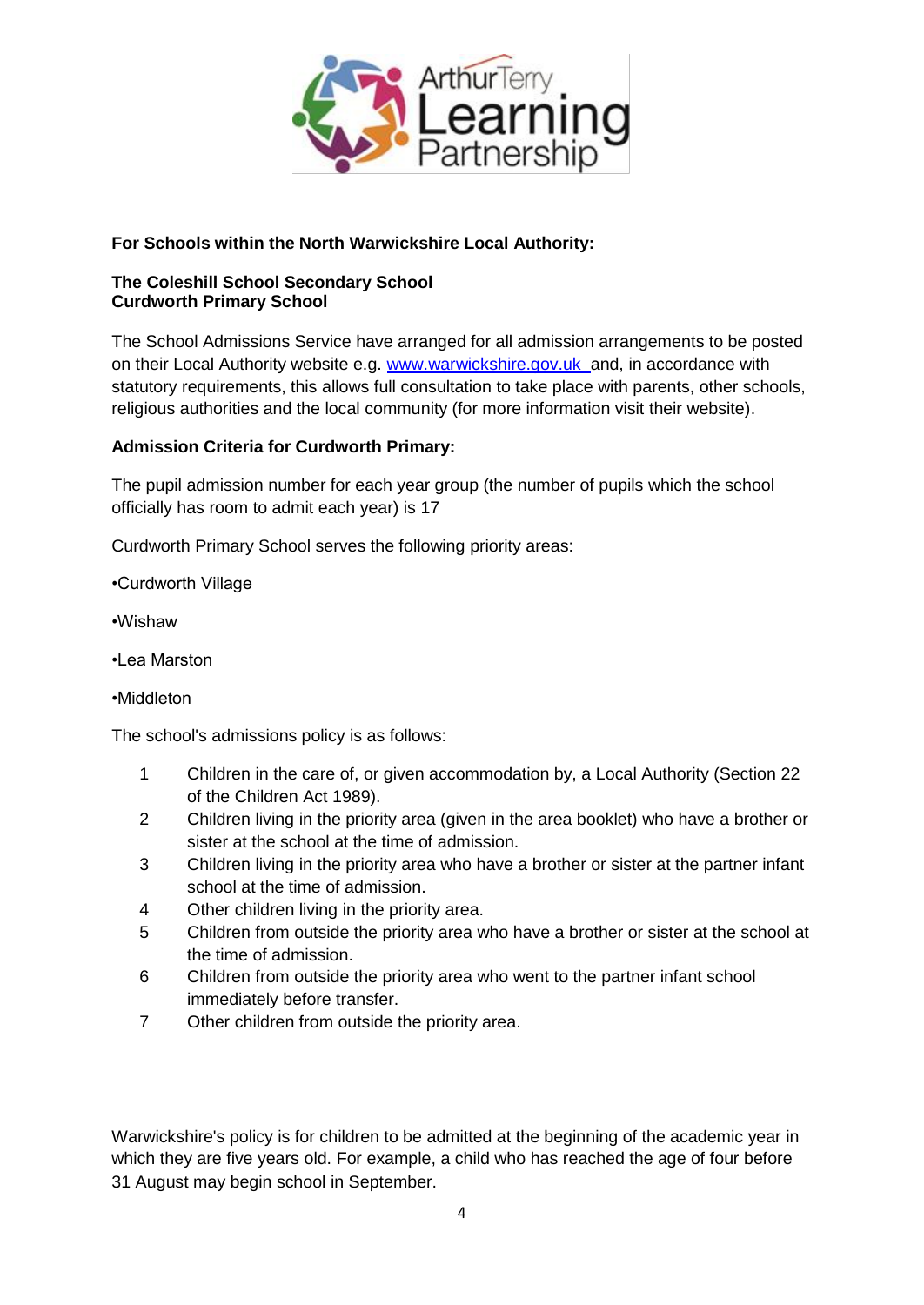

Email: admissions@warwickshire.gov.uk

## **ADMISSION CRITERIA THE COLESHILL SCHOOL**

If The Coleshill School receive more applications than there are places available, they will apply the oversubscription criteria which will be used to decide who will be offered a place, and the ranking of the waiting list. Places at the school will be offered based on the following order of priority.

- 1. Looked After or previously Looked After Children and children with an existing statement or EHC plan naming The Coleshill School.
- 2. Children with a sibling, including step-siblings, already at the school who will still be in attendance in years 8-11 inclusive and who live in the priority area.
- 3. Children who live within the priority area (\*see below).
- 4. Children who live outside the priority area with a sibling, including step-siblings, already at the school who will still be in attendance in years 8-11 inclusive.
- 5. Children who do not apply in any of the above criteria and attend Year 6 in the primary schools within the Coleshill Learning Community (Coleshill CE Primary School, Shustoke CE Primary, St Edwards' RC Primary, Water Orton Primary School, Curdworth Primary School).
- 6. Children who live outside the priority area living nearest the school as defined by Warwickshire Local Authority.

\*The parishes of Water Orton, Curdworth, Lea Marston, Wishaw, Shustoke, Maxstoke, Nether Whitacre, Over Whitacre, Coleshill, Great Packington and Little Packington are all included. The part of the parish of Fillongley bounded by Shawbury Lane and Newton Lane to their junction and Cow Lane is shared with Ash Green School.

## **PAN NUMBER**

The Coleshill School's Published Admission Number is 210

The Coleshill School has adopted Warwickshire Local Authority's definitions as follows:

- Children with a statement of special educational needs
- Looked after or previously looked after children, '
- Sibling,
- Distance,
- Shared Responsibility and Separating
- Final Qualifier applications (blocks of flats etc).

## **WAITING LISTS**

Waiting lists will not be fixed following the offer of places. They are subject to change. This means that a child's waiting list position during the year could go up or down. Any applicants will be added to the school's list in accordance with the order of priority for offering places.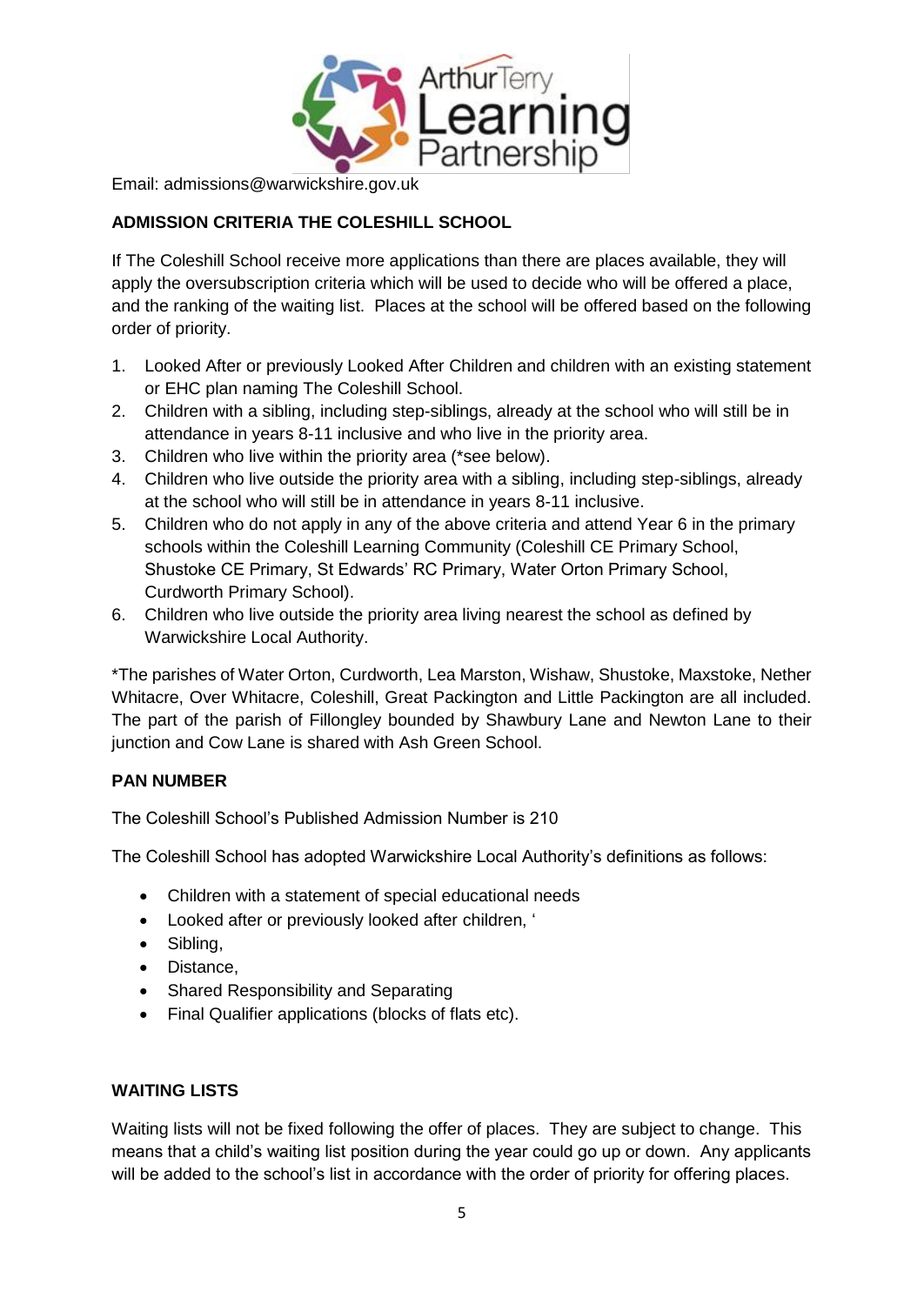

Waiting lists will be kept until the end of the Autumn Term of each admission year by the school.

## **APPEALS**

Appeals are administered by Warwickshire Local Authority. Parents who wish to appeal against the decision to refuse their child admission to the school of their choice should contact School Admissions at Warwickshire Local Authority and request an Appeals Form. Appeals will be heard by an independent panel.For further information please see: [www.warwickshire.gov.uk/schoolappeals](http://www.warwickshire.gov.uk/schoolappeals)

**FOR SIXTH FORM JOINERS – Visit the school's website for entry criteria.**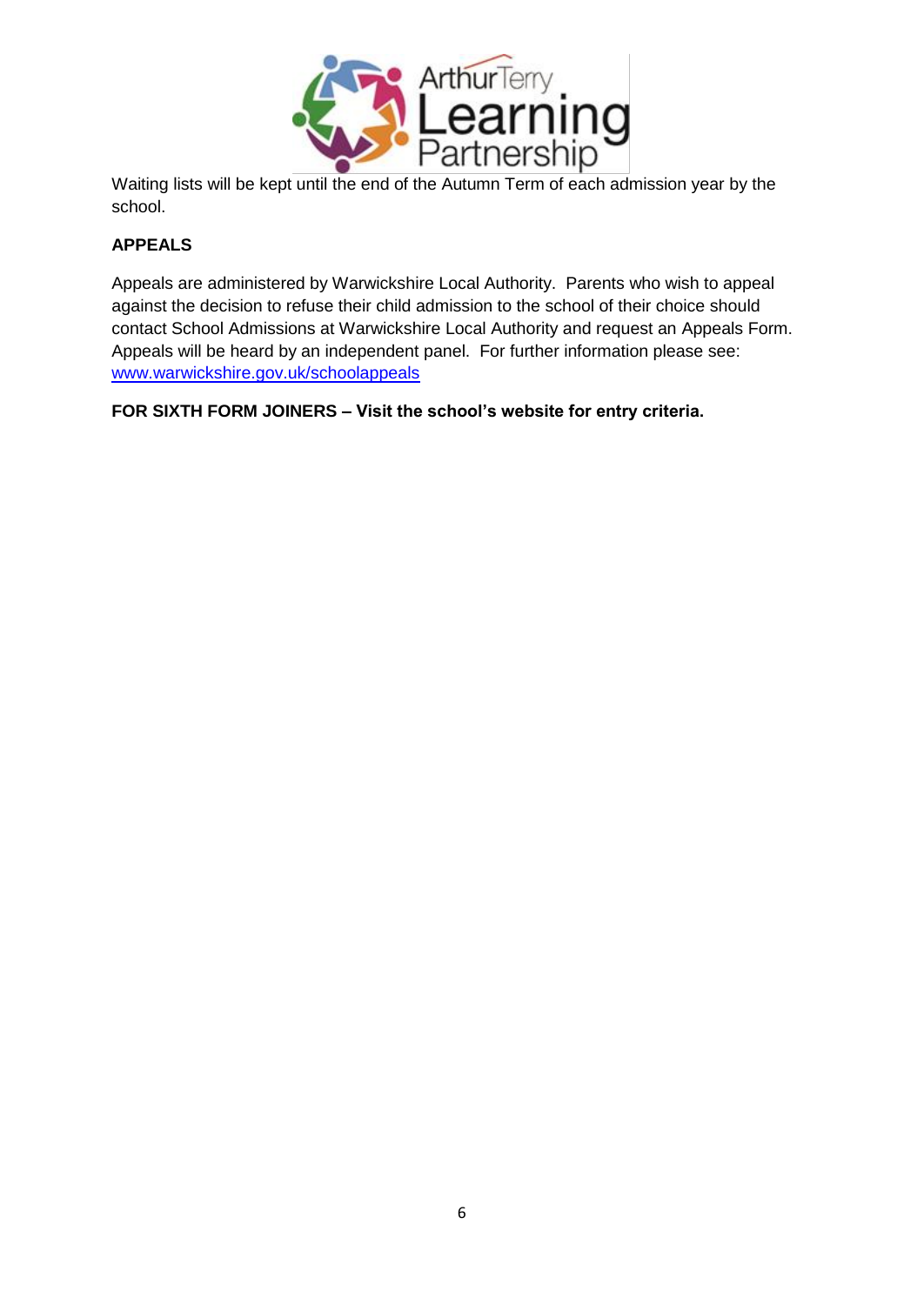

**For Schools within Staffordshire Local Authority:**

**Nether Stowe Secondary School Scotch Orchard Primary School Two Gates Primary School William MacGregor Primary School**

The School Admissions Service have arranged for all admission arrangements to be posted on their Local Authority website e.g. [www.staffordshire.gov.uk](http://www.staffordshire.gov.uk/) and, in accordance with statutory requirements, this allows full consultation to take place with parents, other schools, religious authorities and the local community (for more information visit their website)

## **Admission Criteria for Primary schools:**

1) Children in Care and children who ceased to be in care because they were adopted (or became subject to a residence order or special guardianship order).

2) Children who satisfy both of the following tests:

Test 1: the child is distinguished from the great majority of other applicants either on their own medical grounds or by other exceptional circumstances.

Medical grounds must be supported by a medical report (obtained by the applicant and provided at the point of application). This report must clearly justify, for health reasons only, why it is better for the child's health to attend the school rather than any other school.

Exceptional circumstances must relate to the school and the individual child, i.e. the circumstances of the child, not the economic or social circumstances of the parent/carer. They should be supported by a professional report (obtained by the applicant and provided at the point of application), e.g. social worker.

and

Test 2: the child would suffer hardship if they were unable to attend

3) Children who have an elder sibling in attendance at the school and who will still be attending the school at the proposed admission date; (For admission purposes, a brother or sister is a child who lives at the same address and either: have one or both natural parents in common; are related by a parents marriage; are adopted or fostered by a common parent or are unrelated children who live at the same address, whose parents live as partners.)

4) Children living within the catchment area of the school.

5) Other children arranged in order of priority according to how near their home addresses are to the main gate of the school, determined by a straight-line measurement as calculated by the Local Authority's Geographical Information System.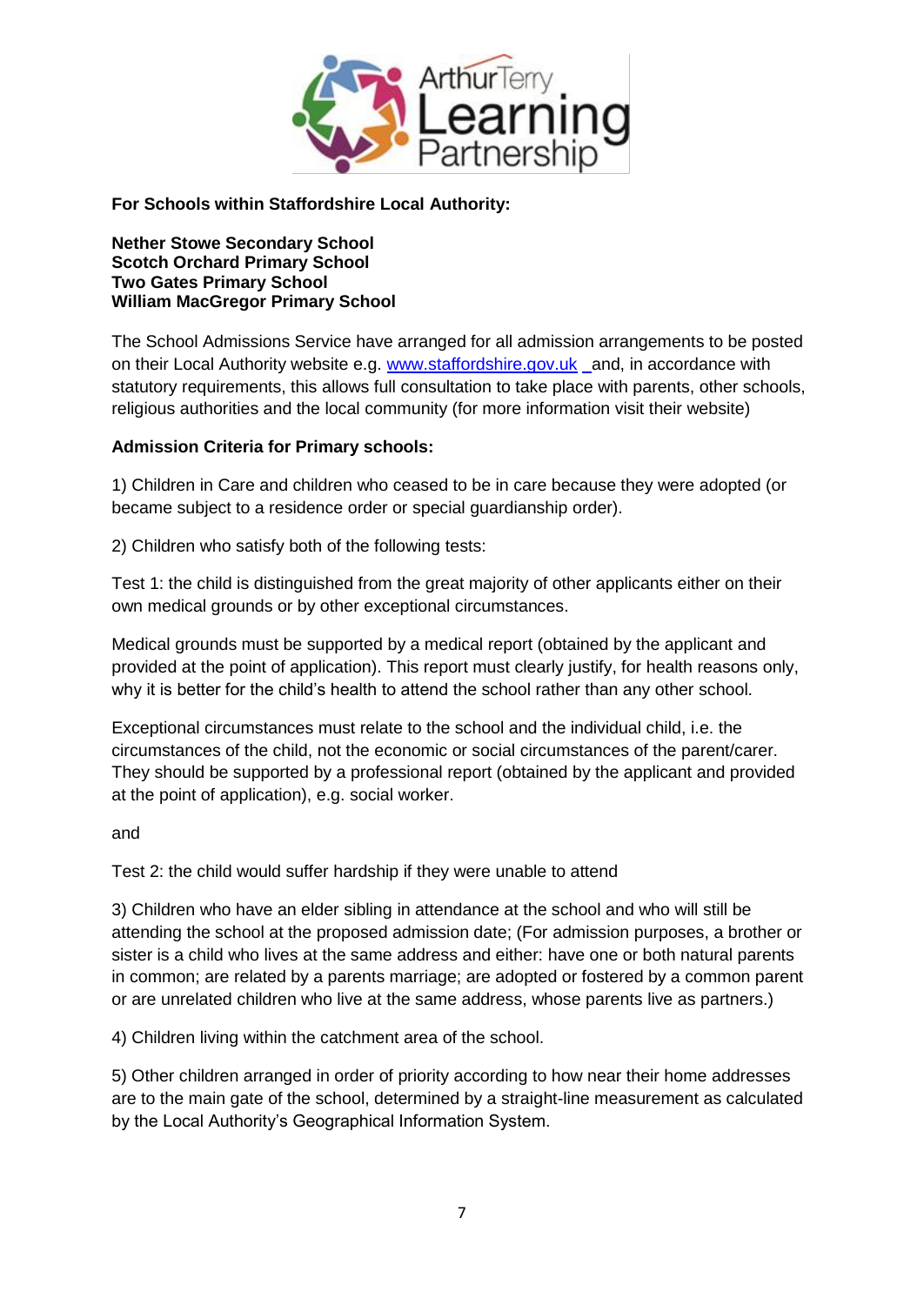

## **Admission Criteria for Secondary Schools:**

Admission to oversubscribed schools is determined by the oversubscription criteria given below.

### **Oversubscription Criteria**

If the total number of preferences for admission to a school exceeds the school's Published Admission Number (PAN), the following order of priority is used to allocate the available places. (N.B., after applying the oversubscription criteria, where an applicant can be offered a place at more than one preferred school then they will be offered a place at the school ranked highest on their application.)

1) Children in Care and children who ceased to be in care because they were adopted (or became subject to a residence order or special guardianship order).

2) Children who satisfy both of the following tests:

Test 1: the child is distinguished from the great majority of applicants either on their own medical grounds or by other exceptional circumstances.

Medical grounds must be supported by a medical report (obtained by the applicant and provided at the point of application). This report must clearly justify, for health reasons only, why it is better for the child's health to attend the preferred school rather than any other school.

Exceptional circumstances must relate to the choice of school and the individual child, i.e. the circumstances of the child, not the economic or social circumstances of the parent/carer. It should be supported by a professional report (obtained by the applicant and provided at the point of application), e.g. social worker. This report must clearly justify why it is better for the child to attend the preferred school rather than any other school.

And

Test 2: the child would suffer hardship if they were unable to attend the preferred school.

Hardship means severe suffering of any kind, not merely difficulty or inconvenience, which is likely to be experienced as a result of the child attending a different school. Applicants must provide detailed information about both the type and severity of any likely hardship at the time of application.

3) Children who have an elder sibling in attendance at the preferred school and who will still be attending the school at the proposed admission date; (For admission purposes, a brother or sister is a child who lives at the same address and either: have one or both natural parents in common; are related by a parents marriage; are adopted or fostered by a common parent or are unrelated children who live at the same address, whose parents live as partners).